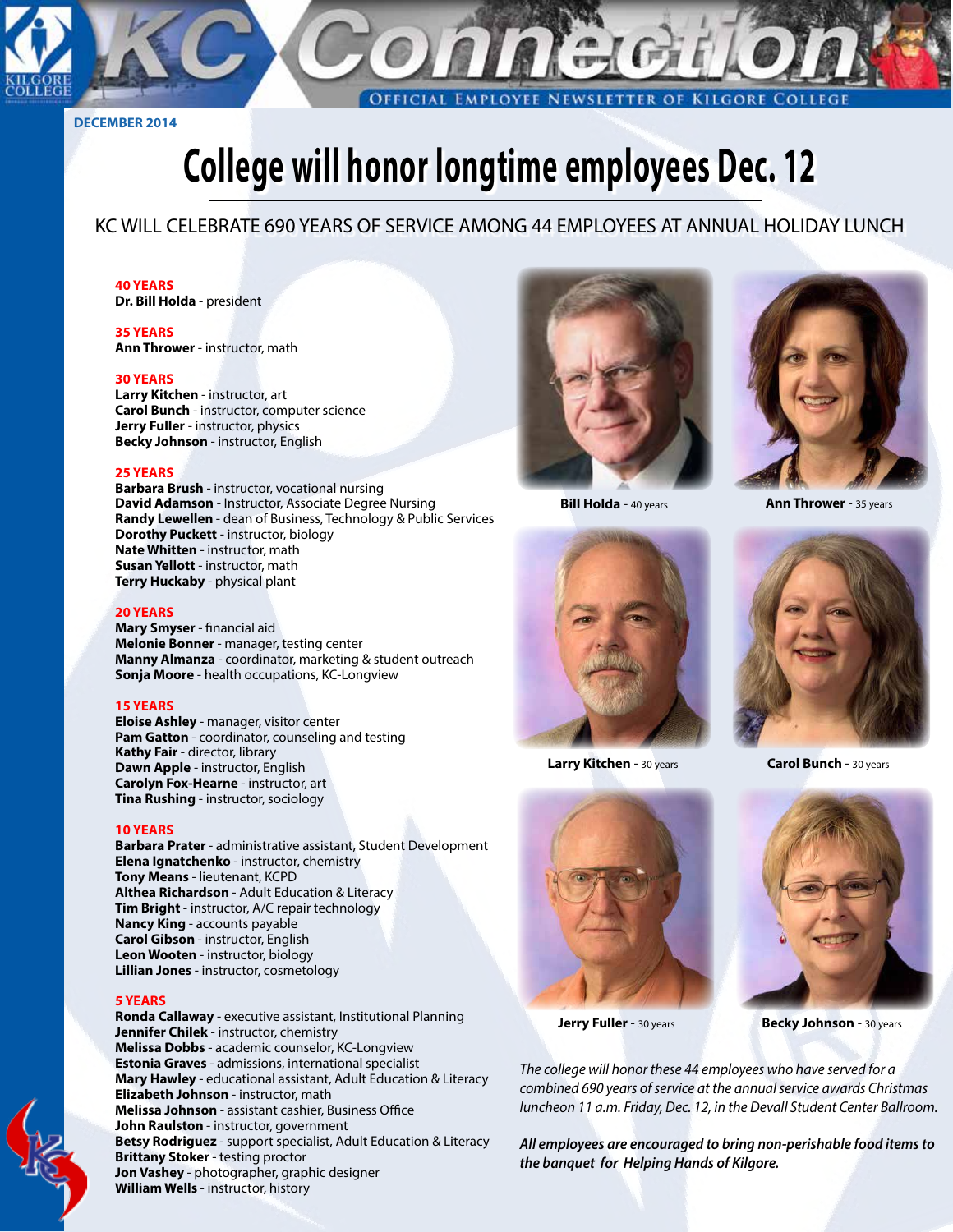## President's**perspective**

### **The Still Point**  *of the* **Turning World**

Many of us are familiar with the phenomenon associated with the eye of a hurricane: while the winds swirl around, there is this eerie calm in the very center of the storm. The same



**President Dr. Bill Holda**

phenomenon occurs in a gyroscope, where the center remains steady and the rim is spinning.

Lately, the various events that have affected the Kilgore College community have created a maelstrom of news and frenetic activity. The various accusations, journalistic sensationalism and a lack of journalistic objectivity, the frenetic activity have all created a disturbance in our atmosphere. And yet, as the world turns so very fast around us, we have to remain still in the very center of the spinning world.

While all of this bombshell reporting may be of value to a local media outlet, what is more important to us is the wellbeing of the KC family members and friends. The health of Manny Almanza, the condition of Leah Gorman's mother, the loss of the family of Tom Nixon, who recently died, and the various losses and challenges we have faced – these are the important events in the life of Kilgore College. They make the other happenings pale by comparison in importance.

KC will be OK – we will get through this drama. Once we prove that we live and work in a safe environment, once we prove that good individuals, acting in good faith, have served the best interests of Kilgore College, once we have exposed the web of deceit and malice that underpins these latest events – then the truth will set us free.

I encourage all of us to continue to focus on that which is important – the success of our students. Do not let these distractions divert us from the great work we do. I believe that we are a great group of folks, a great community, committed to making our community better as we offer educational opportunities to our students.

At this time of year, allow me to wish you a great Christmas and holiday season, full of peace, full of light, and full of promise as we enter a new year! Blessings on all of you for a great season of hope!

Biel Holden

#### **Welcome, new employee!**



Welcome to **Kristie Seward** who began her career with Kilgore College on Nov. 3 as the Records & Reports Specialist for the department of Admissions & Registrar.



**Michele Daniels**, speech instructor, has been selected by Phi Theta Kappa to serve as a 2015 Faculty Scholar at the Faculty Scholar Conference and the Honors Institute at University of New Mexico in Albuquerque. The conference will be held at the Center for Excellence in Jackson, Miss., Jan. 28 - Feb. 1, 2015. The Honors Institute will be held in Albuquerque, N.M. June 15-20, 2015. Daniels was the only instructor in Texas to be selected for this honor.

**Angela Falcone**, dance instructor, presented her Master of Fine Arts thesis project in Denton at Texas Woman's University Nov. 5. Her thesis project was titled "A Backstage Pass: Cueing the Imagination." The lecture took the audience on a back stage pass of a drill team rehearsal process. The purpose of the project was to invite the dancers' imagination into the rehearsal as a means to keep dancers engaged in the process, while also enhancing their performance. She developed five performance practices that are called "image cueing strategies." An "image cue," as Falcone defined it, is a mental or verbal gesture that ignites an action through



the imagination. She developed five image cueing strategies: prop, sound, breath, costume and character. Eight Sophomore Rangerettes committed to extra rehearsals every week for the fall semester to improve their performance for field, contest and spring show routines. This project (and a future paper) will act as a catalyst for future directors and dancers. Falcone plans to present her project and findings at drill team seminars. She also plans to publish her paper in dance education journals. Falcone anticipates receiving her Master of Fine Arts in the spring of 2015.

#### **Good News:**

**Carla Gleaton** thanks everyone who purchased raffle tickets in the recent Physical Therapy Club raffle. Diana Neely from Longview was the winner. The club raised \$1,815 with the fundraiser.

**Angela Wayt** of the KC Baptist Student Ministry thanks KC employees for helping make Operation Christmas Child packing party a huge success. They served 275 lunches and packed 207 boxes.

#### **News & Reminders:**

#### **'A Rette, White and Blue Christmas' set for Dec. 7**

The Rangerettes will host their fourth annual Christmas show on Sunday, Dec. 7.

The one-day-only Broadwaystyle show, "A Rette, White and Blue Christmas," will feature the world-



famous Rangerettes and several local dance groups.

Two shows are set for 2 and 5 p.m. in Dodson Auditorium. The 2 p.m. show is sold out.

Tickets are \$10 and are available through Dec. 5 by calling the ticket office at 903-983-8179 between 8 a.m. and 4 p.m.

Remaining tickets will be sold at the door 45 minutes prior to the show.

#### **Lamouroux, Lothrop awarded for excellence**

Congratulations to the 2014 Excellence in Teaching award winners, Coy Lothrop and Nancy Lamouroux. They will be recognized by the National Organization for Staff and Organizational Development (NISOD) in May.



**Nancy Lamouroux** Instructor, Radiologic Science



**Coy Lothrop** Instructor, Advertising & Graphic Design